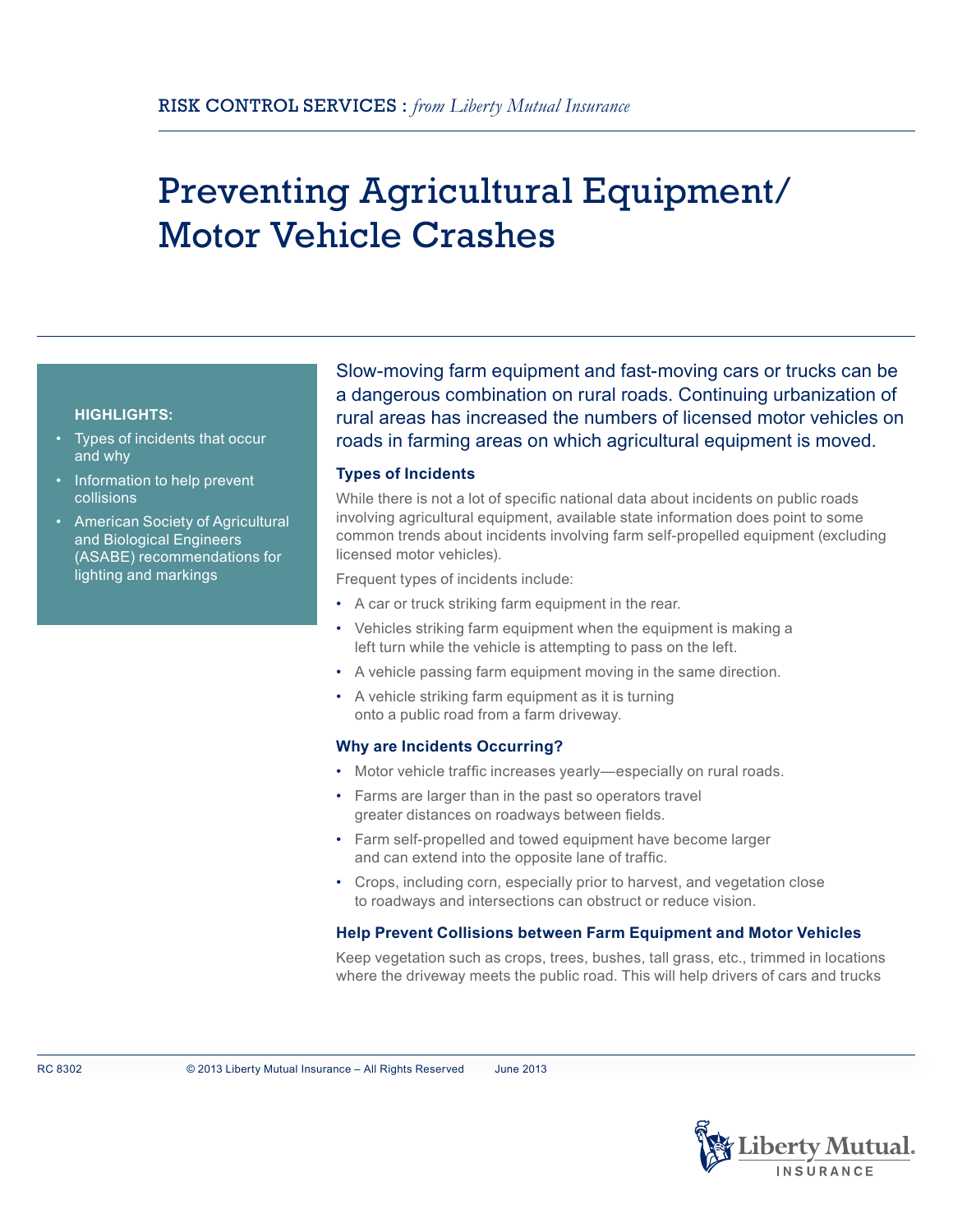see farm driveways and entrances better, and help equipment operators see approaching vehicles. Also, do not park equipment in a manner that obstructs views in this area.

### **The Operator**

- Allow only responsible, qualified operators to move equipment on public roads.
- Do not carry passengers unless the equipment has a passenger seat.
- Where practical, avoid traveling on roads during busy times or when visibility is reduced.
- Make sure equipment is ready for travel on a public road:
	- Adjust mirrors
	- Check tires for proper inflation
	- Ensure towed equipment is securely hitched
- Turn off rear-facing work lights so drivers will not mistake them for headlights.
- Lock brake pedals to ensure stopping in a straight line.
- Before entering roadway, come to a complete stop and look carefully both ways for approaching vehicles.
- Drive on the shoulder, wherever possible, but only when it is wide enough to accommodate the entire width of the equipment. Do not drive partially on the roadway and partially on the shoulder.
- If traffic becomes backed up behind the equipment, pull completely off the road (where safe to do so) to allow vehicles to safely pass. However, do not signal for them to pass.
- Signal all turns well in advance, but keep in mind that drivers may not always heed signals.
- Be constantly aware of traffic, and anticipate the incorrect actions of others.
- Stay alert for hazards such as soft shoulders, narrow bridges, loose gravel, bumps, potholes and deep ruts.

### **Equipment**

- Check with state department of motor vehicles or state agricultural agency to determine what regulations apply to moving farm equipment on public roads, including any specific requirements for lighting, reflectors or other markings. Adhere to all requirements.
- Install mirrors on pieces of equipment that do not have them.
- Maintain equipment in accordance with manufacturers' recommendations.
- Lights, reflectors, signs and other markings should be clean and visible prior to entering roadway.
- Inspect equipment regularly. Replace broken reflectors, inoperative light bulbs, faded reflective tape, or faded SMV (Slow Moving Vehicle) emblems.
- If not part of the original equipment, add lights and other markings to increase visibility. See summary of American Society of Agricultural Engineers (ASAE) recommendations below. Please note that the ASAE is now known as the American Society of Agricultural and Biological Engineers (ASABE).

# **ASAE/ASABE Recommendations for Lighting and Marking of Agricultural Equipment for Travel on Public Roads**

At present, the regulation of lighting and marking agricultural equipment for travel on public roadways varies from state to state. There are no uniform requirements. It is important that the owner and operator of the equipment be knowledgeable of and complies with applicable state regulations.

- Headlights: Two white headlights mounted on either side of vehicle centerline at the same height.
- Tail lights: Two red lights symmetrically mounted to rear between 3.3 feet and 10 feet high.
- Hazard flashers: Two or more amber lights, installed 3.3 feet to 12 feet high, and spaced as widely apart as practicable to be visible from front and rear.
- Turn indicators: Two amber and red. Hazard flashers can also function as turn indicators.